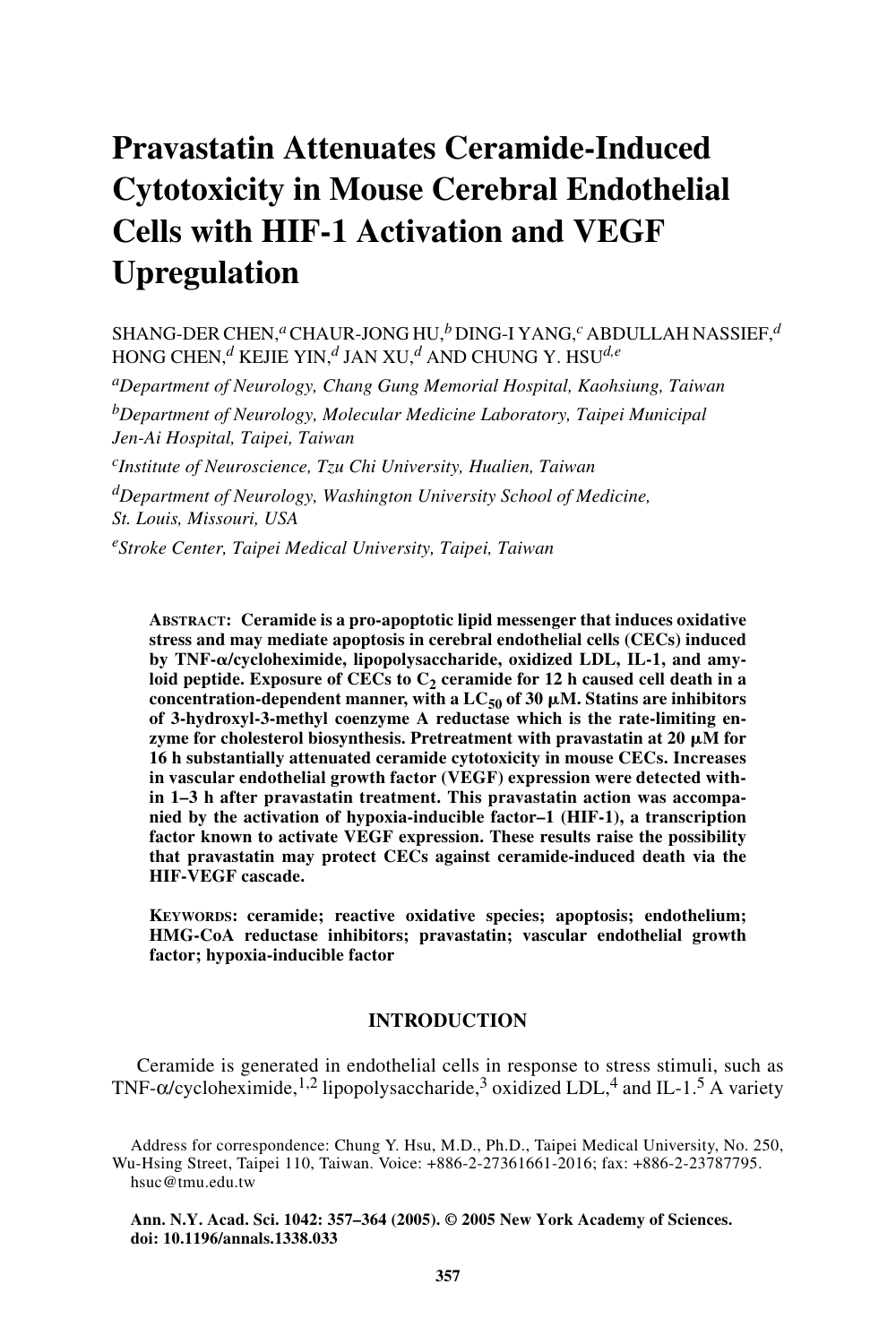of physiological signals, including those initiated by cytokines and growth factors, induce changes of ceramide levels.<sup>6</sup> Once generated, the ceramide signal affects multiple aspects of cellular function, including apoptosis. We have previously shown that amyloid peptide increased the synthesis of ceramide via the neutral sphingomeylinase (nSMase) pathway, and we have established the causal role of the nSMase– ceramide cascade in amyloid-induced apoptosis of cerebral endothelial cells  $(CECs)$ .<sup>7–10</sup>

The downstream mechanism by which ceramide causes endothelial dysfunction has yet to be determined. Several mechanisms, including generation of excessive reactive oxygen species (ROS) and inhibition of mitochondria complex III enzyme activity, have been implicated in the apoptotic processes.  $11,12$ 

The atheroma-retarding properties of 3-hydroxy-3-methylglutaryl coenzyme A reductase inhibitors, or statins, in both the coronary and carotid arterial beds are well established.<sup>13,14</sup> Recently, a growing body of evidence suggests that statins possess important adjunctive properties that may confer additional benefit beyond the retardation of atherosclerosis.<sup>15</sup> These include antioxidant activity, anti-inflammatory action, improved endothelial cell function, anti-platelet effect, plaque stabilization, and anti-thrombotic effect.<sup>16</sup> Statins appear to be at least equipotent to vascular endothelial growth factor (VEGF) in promoting differentiation of endothelial progenitor cells.<sup>17</sup> VEGF is an important trophic factor supporting the survival and proliferation of endothelial cells. VEGF has also been shown to protect endothelial cells against the apoptosis induced by ceramide.<sup>18</sup> Upregulation of VEGF through hypoxia-inducible factor–1 (HIF-1) activation during tissue hypoxia has been well established.

In this study, we report pravastatin protection of CECs against ceramide-induced death. This pravastatin action was accompanied by HIF-1 activation and VEGF upregulation, suggesting that the HIF-1–VEGF cascade may be involved in the protective action of pravastatin in CECs against ceramide cytotoxicity.

## **MATERIALS AND METHODS**

## *Reagents*

All chemicals and reagents were purchased from Sigma-Aldrich (St. Louis, MO) unless specified otherwise.  $C_2$  ceramide was from Calbiochem (La Jolla, CA). Cell culture supplies were from Invitrogen Corporation (Carlsbad, CA). Pravastatin was a generous gift from Bristol-Myers Squibb Co. (New York, NY).

# *Cell Culture*

Mouse CECs were prepared as previously described.<sup>2</sup> In brief, mouse cerebral cortex was homogenized, filtered, and sequentially digested with collagenase B and collagenase/dispase (Roche Molecular Biochemicals, Indianapolis, IN). This was followed by centrifugation in a 40% Percoll solution. The second band containing microvessels was collected and plated onto collagen-coated dishes. Mouse CECs (4 to 15 passages, >95% purity based on expression of factor VIII and bradykinin receptor) were grown to 85–95% confluence before use.<sup>19</sup>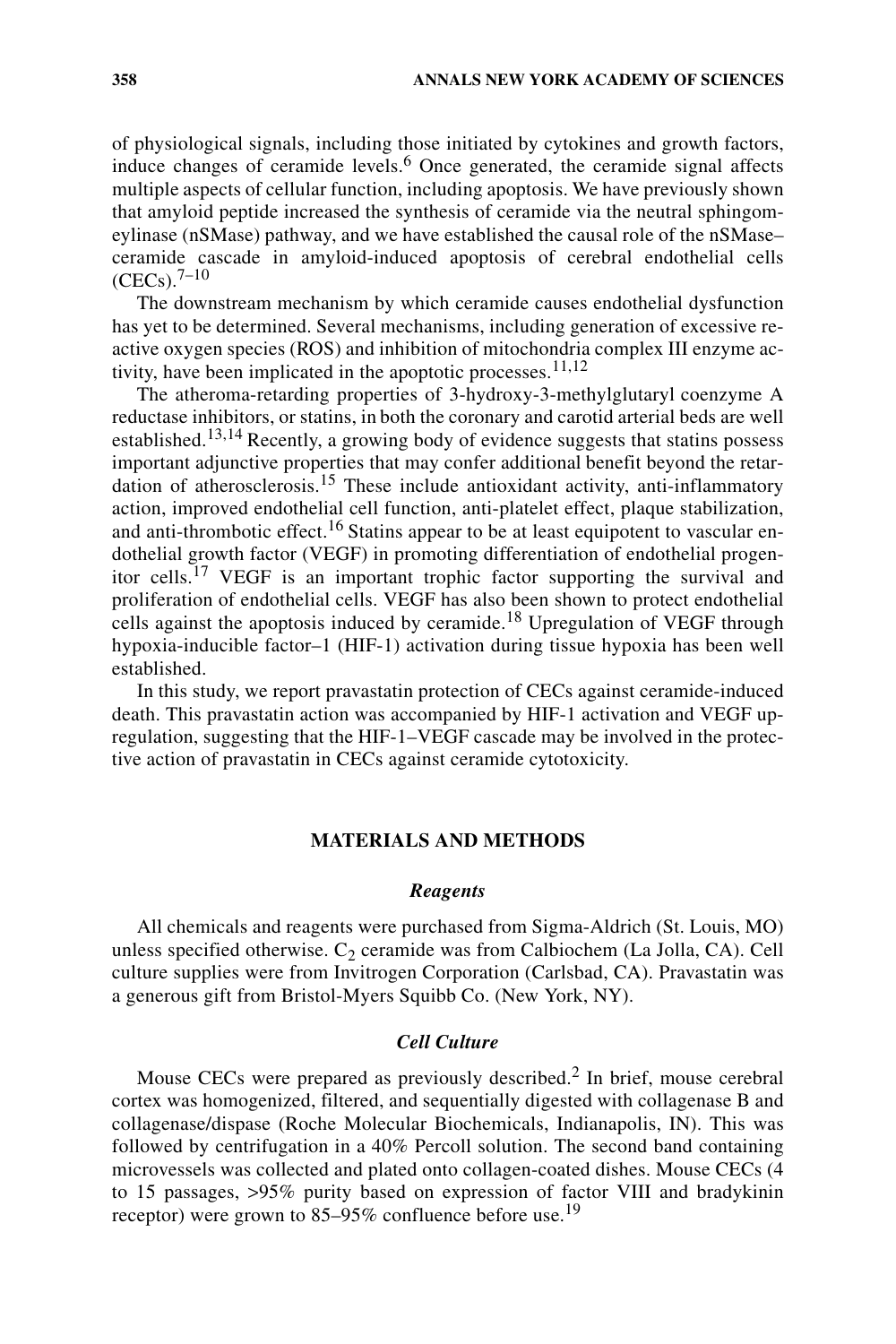#### *Assessment of Mouse CEC Death and Apoptosis*

Cell survival was measured by 3-(4,5-dimethylthiazol-2-yl)-2,5-diphenyltetrazolium bromide (MTT) assay as described previously.2,20 CECs grown on coverslips were washed with PBS and fixed in methanol/acetic acid (3:1) at 4°C for 5 min. After fixation, the cells were stained for 10 min with the fluorescent DNAbinding dye Hoechst 33258 at 8 µg/mL. Nuclear morphology was examined by fluorescence microscopy. Individual nuclei were visualized at  $400\times$  to distinguish the normal uniform nuclear pattern from the characteristic condensed, coalesced chromatin pattern of apoptotic cells.

#### *Western Blot Analysis*

Cytoplasmic and nuclear proteins were isolated from CECs as described previously.<sup>20,21</sup> The cytoplasmic proteins were subjected to 15% sodium dodecyl sulfatepolyacrylamide gel electrophoresis (SDS-PAGE) followed by electroblotting onto a polyvinylidene difluoride membrane according to standard protocols. The blot was incubated with the following primary antibodies for 1 to 2 h: mouse anti-VEGF antibody at 1:100 or mouse anti-actin antiserum at 1:500 (both from Santa Cruz Biotechnology, Inc., Santa Cruz, CA). The membrane was then incubated with the goat anti-mouse IgG secondary antibody conjugated with alkaline phosphatase at 1:5000 (Promega, Madison, WI) at room temperature for 1 h.

## *Reverse Transcription-Coupled Polymerase Chain Reaction (RT-PCR)*

Total RNA was isolated with RNeasy Mini Kit (QIAGEN Inc., Valencia, CA). Equal amounts of total RNA (600 ng) were reverse-transcribed and the cDNAs amplified in 0.2 mM dNTP, 1 µM of each primer (forward: 5′-TCTTCAAGCCGTCCT-GTGTG-3'; reverse:  $5'$ -AGGAACATTTACACGTCTGC-3'), 1.5 mM  $MgCl<sub>2</sub>$ , and 2.5 U of Taq polymerase (Roche Diagnostics Corporation). PCR was performed for 26 cycles with denaturation at 95°C for 20 s, primer annealing at 53°C for 30 s, and extension at 72°C for 1 min. Primers were designed based on the mouse VEGF sequences. The relative mRNA level of VEGF was normalized to the internal reference cyclophilin mRNA that was co-amplified in the same reaction for each sample. The RT-PCR was conducted within the linear ranges of PCR cycles and RNA input.<sup>20</sup>

### *Electrophoretic Mobility Shift Assay (EMSA)*

Gel shift assay for HIF-1 binding activity has been described in details elsewhere.<sup>21,22</sup> The oligonucleotide with hypoxia-response element in the promoter of EPO gene (5'-agcttGCCCTACGTGCTGTCTCAg-3' and 5'-aattcTGAGACAG-CACGTAGGGCa-3') was labeled with  $\gamma$ <sup>32</sup>P]-ATP. Binding reaction was performed in a total volume of 20  $\mu$ L containing 1x binding buffer, 0.0175 pmol of labeled probe ( $>10,000$  cpm), 20 µg of nuclear proteins, and 1 µg of poly(dI-dC). After incubation for 20 min at room temperature, the mixtures were subjected to electrophoresis on a nondenaturing 6% polyacrylamide gel at 180 V for 2 h under low ionic strength conditions. The gel was dried and subjected to autoradiography.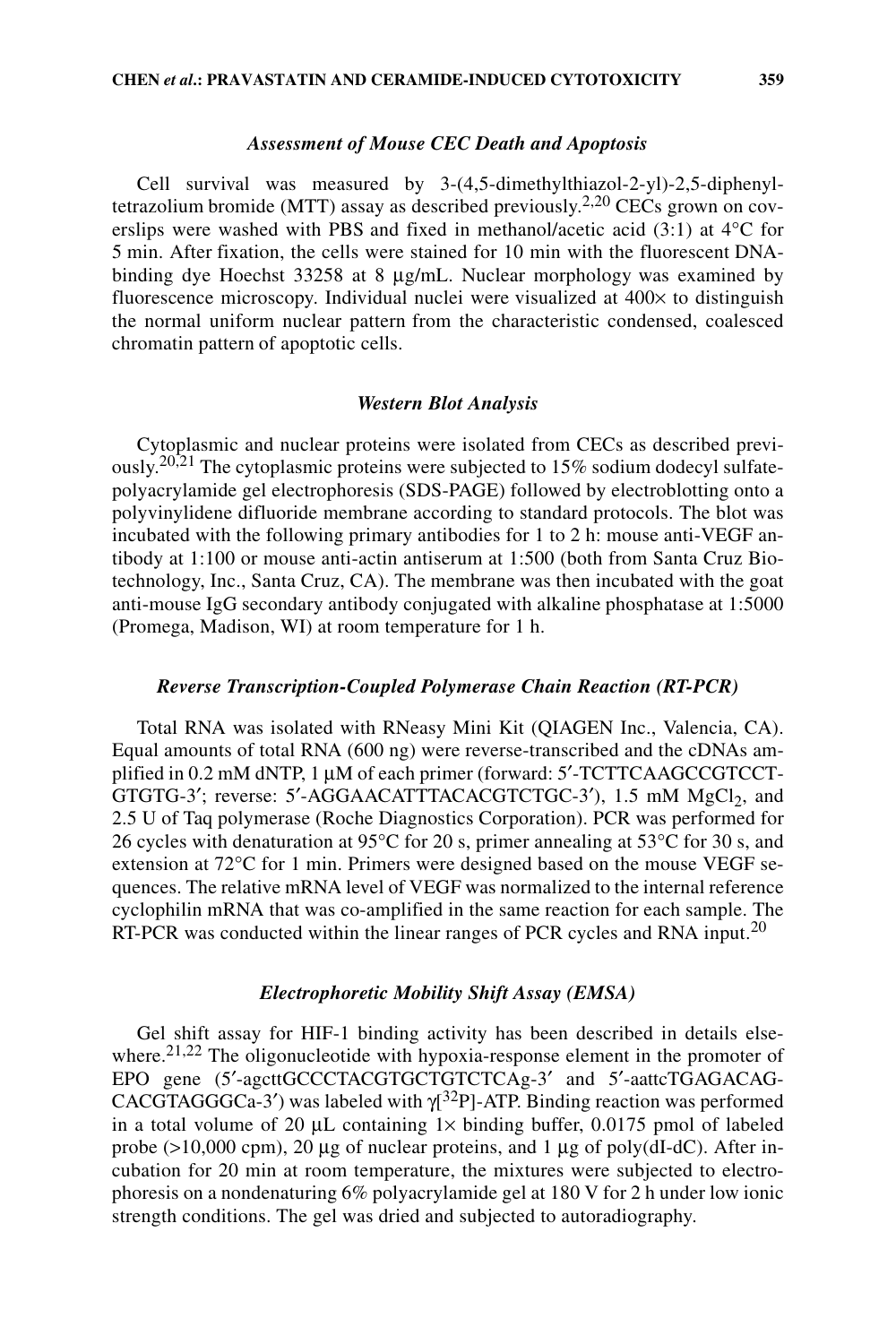

**FIGURE 1.** Pravastatin attenuated  $C_2$  ceramide-induced cytotoxicity in mouse CEC. (A) Mouse CECs pretreated with 20  $\mu$ M pravastatin for 16 h were challenged with C<sub>2</sub> ceramide in serum-free medium for additional 12 h before MTT assay. (**B**) CECs treated with ceramide with or without pravastatin were stained with the fluorescent DNA-binding dye Hoechst 33258. *Left panels*: control cells without any treatment; m*iddle panels*: CECs treated with C2 ceramide for 12 h; r*ight panels*: CECs pretreated with 20 µM pravastatin for 16 h followed by exposure to  $C_2$  ceramide at 30  $\mu$ M for additional 12 h. *Upper panels*: 400× magnification; *lower panels*, 100× magnification. The *arrow* indicates ceramide-induced condensed, coalesced, and fragmented nuclei. Data shown are representatives of three separate experiments with similar results. PS, pravastatin.  $P < 0.05$  as compared to the CECs without PS pretreatment.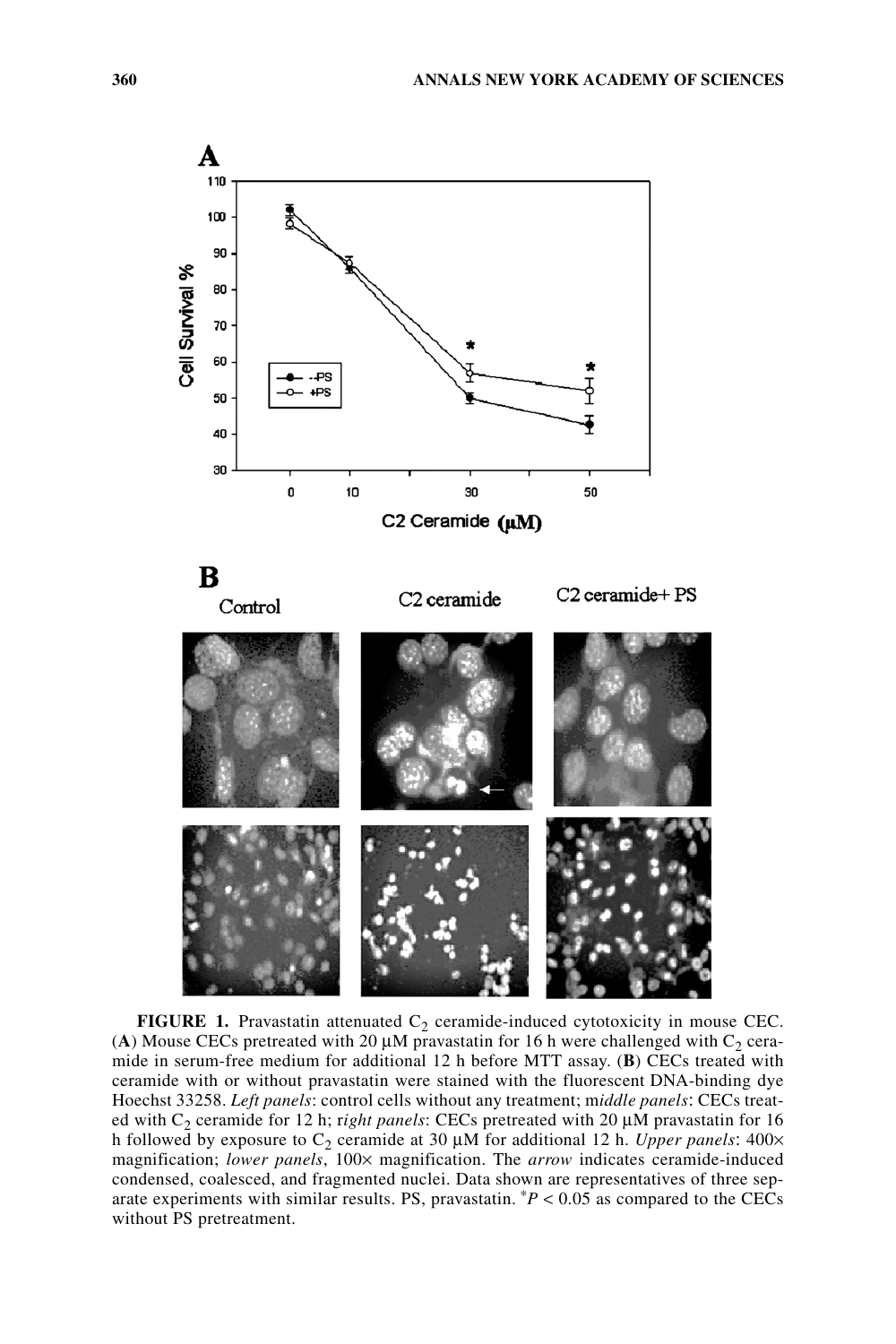#### *Statistical Analyses*

Data are expressed as mean  $\pm$  SEM derived from triplicates of at least three separate experiments. Comparison between two experimental groups was based on the two-tailed Student's *t*-test. A value of  $P < 0.05$  was considered significant.

# **RESULTS**

Exposure of mouse CECs to  $C_2$  ceramide for 12 h caused cell death in a concentration-dependent manner, with a half-lethal concentration of approximately 30 µM as determined by MTT assay. Pretreatment with pravastatin at a concentration of 20  $\mu$ M for 16 h significantly attenuated the cytotoxicity of C<sub>2</sub> ceramide at 30 to 50 µM in mouse CECs (FIG. 1A). Results based on Hoechst staining revealed that pravastatin pre-exposure at 20 µM for 16 h also markedly reduced the numbers of apoptotic cells (FIG. 1B).

VEGF, an endothelial cell–specific mitogen, promotes endothelial cell survival and angiogenesis. The anti-apoptotic effect of VEGF against ceramide-induced apoptosis has been shown in microvascular endothelial cells.18 We demonstrated that pravastatin increased VEGF expression at the mRNA level after pravastatin treat-



**FIGURE 2.** Pravastatin enhanced VEGF expression at both mRNA and protein levels. (**A**) CECs had been treated with 20 µM of pravastatin for various periods of time before VEGF mRNA was quantified via RT-PCR. *Lanes 1, 2,* and *3*, respectively, indicate control, 1 h, and 3 h after PS treatment. Cyclophilin cDNA was co-amplified as an internal standard to correct for the inherent variations of PCR. (**B**) The experimental condition was the same as described in (**A**) except that total proteins were prepared for Western analysis. Western blot for actin served as an internal control for equal loading of proteins in each lane. Results shown are representatives from three separate experiments with similar results.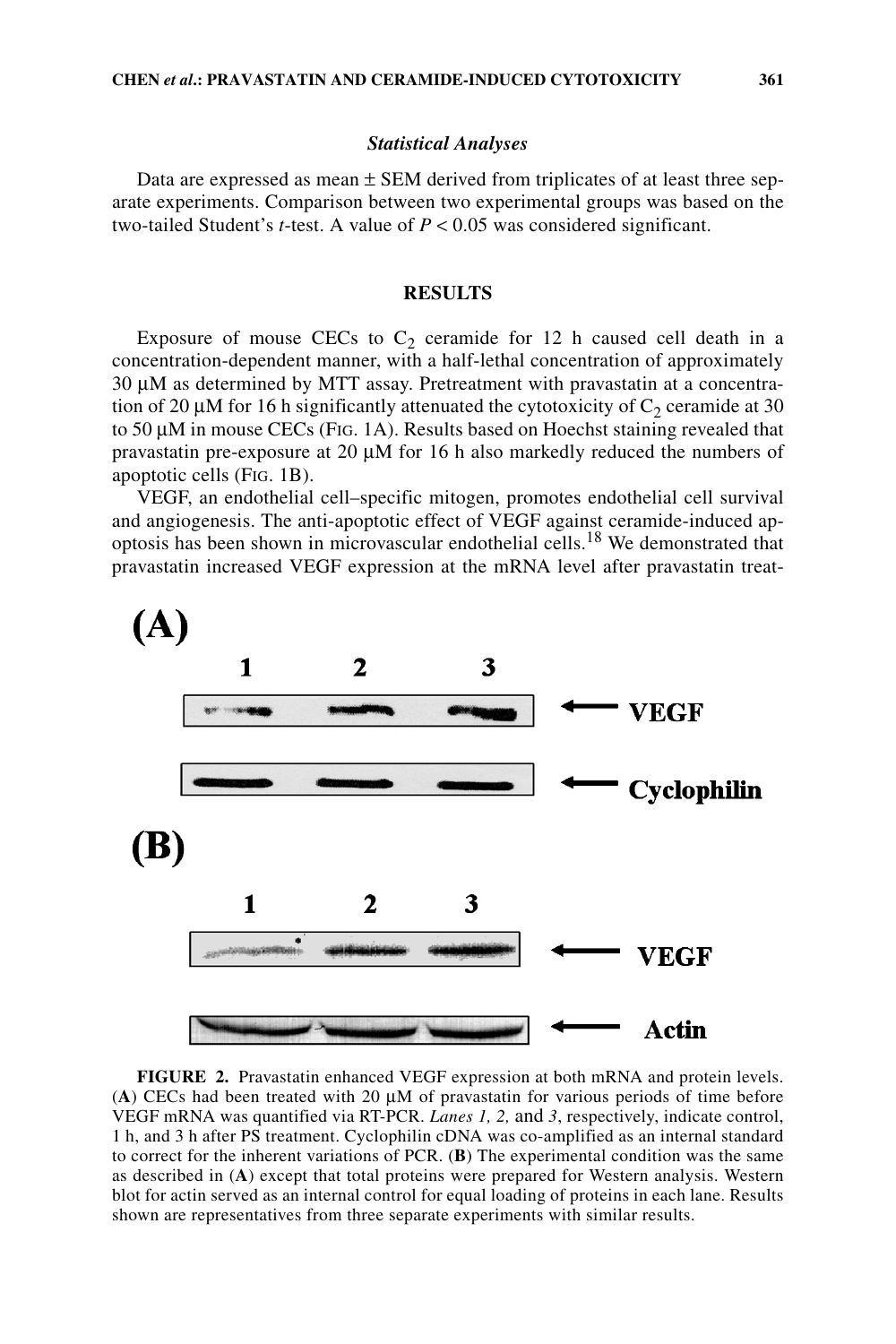

**FIGURE 3.** Pravastatin increased DNA binding activity of transcription factor HIF-1 in mouse CECs. Gel shift assay for HIF-1 binding activity was performed with nuclear proteins isolated from CECs with or without treatment with 20 µM pravastatin. *Lanes 1, 2*, and *3,* respectively, indicate control, 1 h, and 3 h after PS treatment. The HIF-1 binding activity was increased at 1 h after pravastatin treatment and declined to basal level in 3 h. Data shown are representative of three separate experiments with similar results.

ment for 1–3 h in mouse CECs (FIG. 2A). An in VEGF protein expression was also observed following pravastain pretreatment based on the Western analysis (FIG. 2B). VEGF is known to be regulated by HIF-1 activation under an hypoxic environment. We therefore tested whether pravastatin-induced VEGF expression involves HIF-1 activation under a non-hypoxic condition. Results based on EMSA revealed that the HIF-1 binding activity was increased at 1 h, and then declined to basal level within 3 h, after pravastatin treatment (FIG. 3).

## **DISCUSSION**

Ceramide is a key mediator of apoptosis in various death paradigms. Signaling of the stress response through ceramide appears to play a role in the development of human diseases, including amyloid-induced vascular changes,<sup>7,8,10</sup> ischemia/ reperfusion injury, insulin resistance in diabetes, atherogenesis, septic shock, and ovarian failure.<sup>23</sup> Exogenous application of short-chain ceramide analogues can induce apoptosis in various types of vascular wall cells.<sup>24</sup> In the present study, we showed that  $C_2$  ceramide induced cytotoxicity in CECs, in accordance with our earlier studies.<sup>2</sup>

Clinical trials have demonstrated the important role of statins in reducing the incidence of coronary events and mortality in patients at risk for coronary disease.<sup>25</sup> Meta-analysis of statin trials has shown a lower risk of ischemic stroke in patients with a history of coronary artery disease with average and/or elevated serum cholesterol levels.<sup>26</sup> Subgroup analysis of the major statin trials suggests that some of the beneficial effects of statins may not be associated with cholesterol reduction. These potentially salutary actions of statins include antioxidant actions, anti-inflammatory action, improvement in endothelial cell function, anti-platelet aggregation, antithrombotic effect, and plaque stabilization.<sup>15,16</sup> In the present study, we showed that pravastatin attenuated ceramide-induced cytotoxicity in mouse CECs. This favorable action of pravastain was accompanied by an increase in VEGF expression and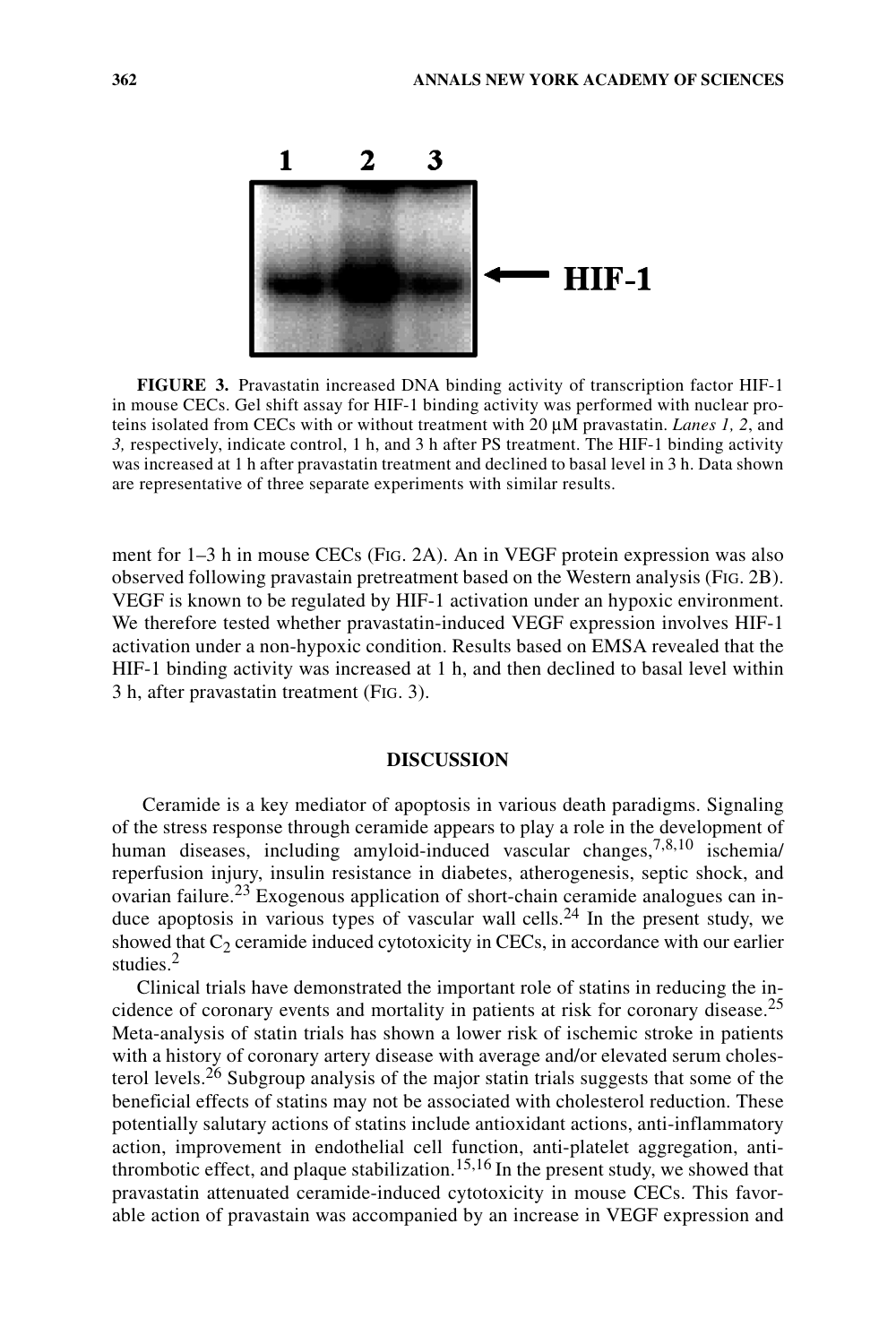HIF-1 activation. VEGF is a well-known endothelial cell mitogen that promotes endothelial cell survival and angiogenesis. The anti-apoptotic effect of VEGF on starvation- and ceramide-induced apoptosis has been shown in human dermal microvascular endothelial cells.<sup>18</sup> Statins stimulate VEGF expression in osteoblasts via reduction of protein prenylation and phosphatidylinositide-3 kinase pathway, which promotes osteoblastic differentiation.<sup>27</sup> Circulating endothelial progenitor cells (EPCs) are derived from bone marrow and are mobilized in response to endogenous tissue ischemia or exogenous cytokine stimulation. Statins can augment the circulating population of EPCs through Akt signaling pathway.<sup>17,28</sup> The statin effect appears to be at least equipotent to VEGF in increasing EPC differentiation.28 The augmentation of circulating EPC might contribute to the well-established beneficial effects of statins in patients with coronary artery disease.<sup>17</sup> Pravastatin may attenuate the ceramide-induced CEC death via a similar pathway.

Transcriptional activation of VEGF by an increase in HIF-1 binding activity under the hypoxic condition is a well-known phenomenon.<sup>29,30</sup> Evidence also supports that HIF-1 $\alpha$  expression in many types of cancer cells may be hypoxia independent. Several mechanisms have been proposed for hypoxia-independent activation of HIF-1 in cancer cells, including loss of function in VHL, p53, PTEN, p14<sup>ARF</sup>, or gain of function in SRC.<sup>31</sup> In addition, HIF-1 can also be induced under normaxic conditions by pharmacologic reagents such as cobalt ion and iron chelators.<sup>22</sup> The molecular mechanisms underlying pravastatin-induced HIF-1 activation, however, remain to be fully delineated.

In conclusion, in the present study we present evidence to show that pravastatin attenuated ceramide-induced cytotoxicity in mouse CECs that may involve the HIF– VEGF cascade. Further investigations are needed to establish the causal role of HIF-1 and VEGF in statin-mediated cytoprotection in CECs.

# **ACKNOWLEDGMENTS**

This work was supported by grants from the National Science Council in Taiwan (NSC91-2314-B-182A-057 to S.-D.C. and NSC92-2321-B-038-003 to C.Y. H.).

#### **REFERENCES**

- 1. LOPEZ-MARURE, R. *et al.* 2000. Ceramide mimics tumour necrosis factor-alpha in the induction of cell cycle arrest in endothelial cells. Induction of the tumour suppressor p53 with decrease in retinoblastoma/protein levels. Eur. J. Biochem. **267:** 4325– 4333.
- 2. XU, J. *et al.* 1998. Involvement of de novo ceramide biosynthesis in tumor necrosis factor-alpha/cycloheximide-induced cerebral endothelial cell death. J. Biol. Chem. **273:** 16521–16526.
- 3. HAIMOVITZ-FRIEDMAN, A. *et al.* 1997. Lipopolysaccharide induces disseminated endothelial apoptosis requiring ceramide generation. J. Exp. Med. **186:** 1831–1841.
- 4. DEIGNER, H.P. *et al.* 2001. Ceramide induces aSMase expression: implications for oxLDL-induced apoptosis. FASEB J. **15:** 807–814.
- 5. MASAMUNE, A. *et al.* 1996. Regulatory role of ceramide in interleukin (IL)-1 betainduced E-selectin expression in human umbilical vein endothelial cells. Ceramide enhances IL-1 beta action, but is not sufficient for E-selectin expression. J. Biol. Chem. **271:** 9368–9375.